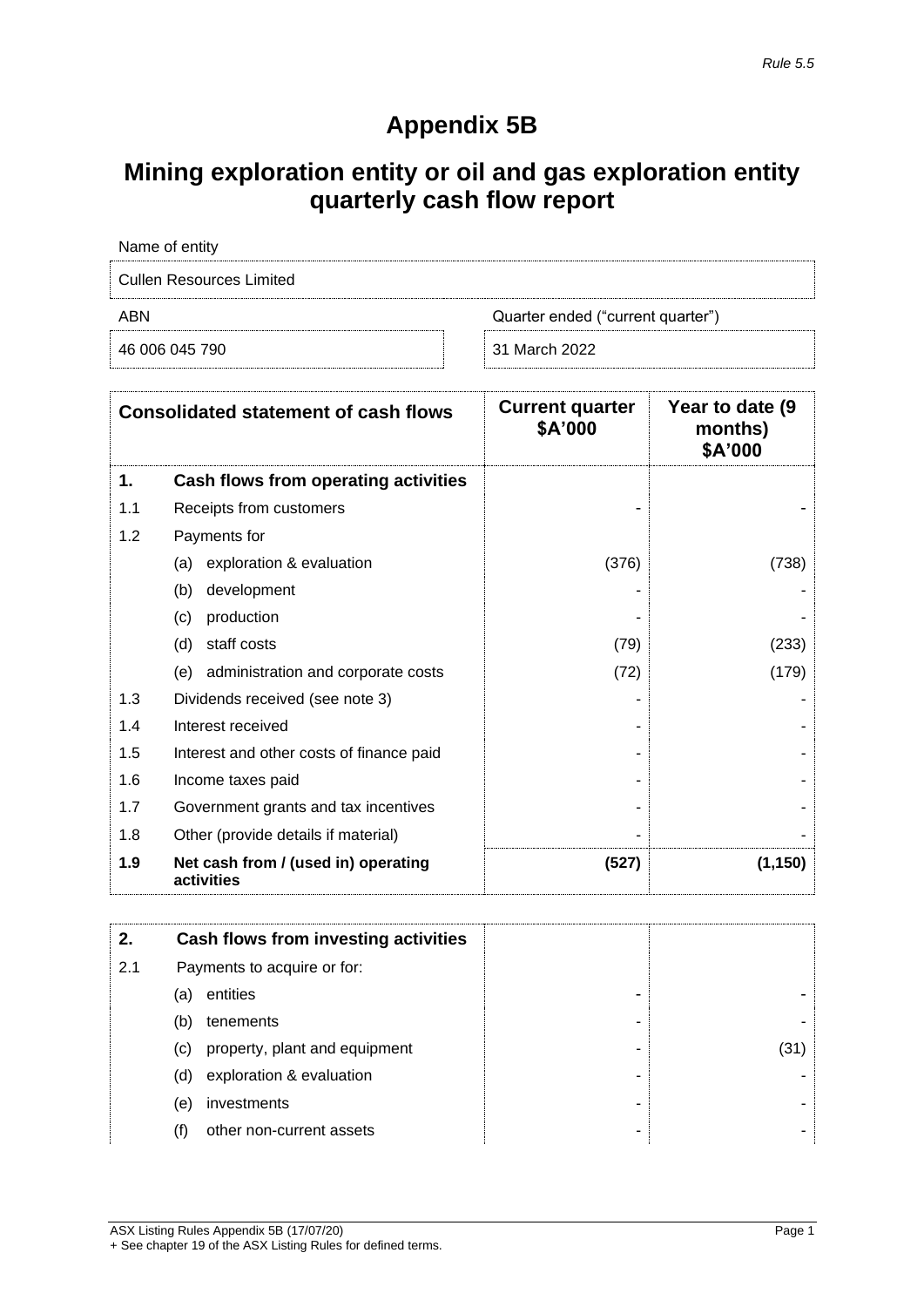|     | <b>Consolidated statement of cash flows</b>       | <b>Current quarter</b><br>\$A'000 | Year to date (9)<br>months)<br>\$A'000 |
|-----|---------------------------------------------------|-----------------------------------|----------------------------------------|
| 2.2 | Proceeds from the disposal of:                    |                                   |                                        |
|     | entities<br>(a)                                   |                                   |                                        |
|     | (b)<br>tenements                                  |                                   |                                        |
|     | (c)<br>property, plant and equipment              |                                   | 5                                      |
|     | (d)<br>investments                                |                                   |                                        |
|     | (e)<br>other non-current assets                   |                                   |                                        |
| 2.3 | Cash flows from loans to other entities           |                                   |                                        |
| 2.4 | Dividends received (see note 3)                   |                                   |                                        |
| 2.5 | Other (provide details if material)               |                                   | 50                                     |
| 2.6 | Net cash from / (used in) investing<br>activities | -                                 | 24                                     |

| 3.   | Cash flows from financing activities                                                       |     |
|------|--------------------------------------------------------------------------------------------|-----|
| 3.1  | Proceeds from issues of equity securities<br>(excluding convertible debt securities)       | 560 |
| 3.2  | Proceeds from issue of convertible debt<br>securities                                      |     |
| 3.3  | Proceeds from exercise of options                                                          |     |
| 3.4  | Transaction costs related to issues of equity<br>securities or convertible debt securities |     |
| 3.5  | Proceeds from borrowings                                                                   |     |
| 3.6  | Repayment of borrowings                                                                    |     |
| 3.7  | Transaction costs related to loans and<br>borrowings                                       |     |
| 3.8  | Dividends paid                                                                             |     |
| 3.9  | Other (provide details if material)                                                        |     |
| 3.10 | Net cash from / (used in) financing<br>activities                                          | 560 |

| 4.  | Net increase / (decrease) in cash and<br>cash equivalents for the period |       |         |
|-----|--------------------------------------------------------------------------|-------|---------|
| 4.1 | Cash and cash equivalents at beginning of<br>period                      | 1.375 | 1.414   |
| 4.2 | Net cash from / (used in) operating<br>activities (item 1.9 above)       | (527) | (1,150) |
| 4.3 | Net cash from / (used in) investing activities<br>(item 2.6 above)       |       | 24      |
| 4.4 | Net cash from / (used in) financing activities<br>item 3.10 above)       |       | 560     |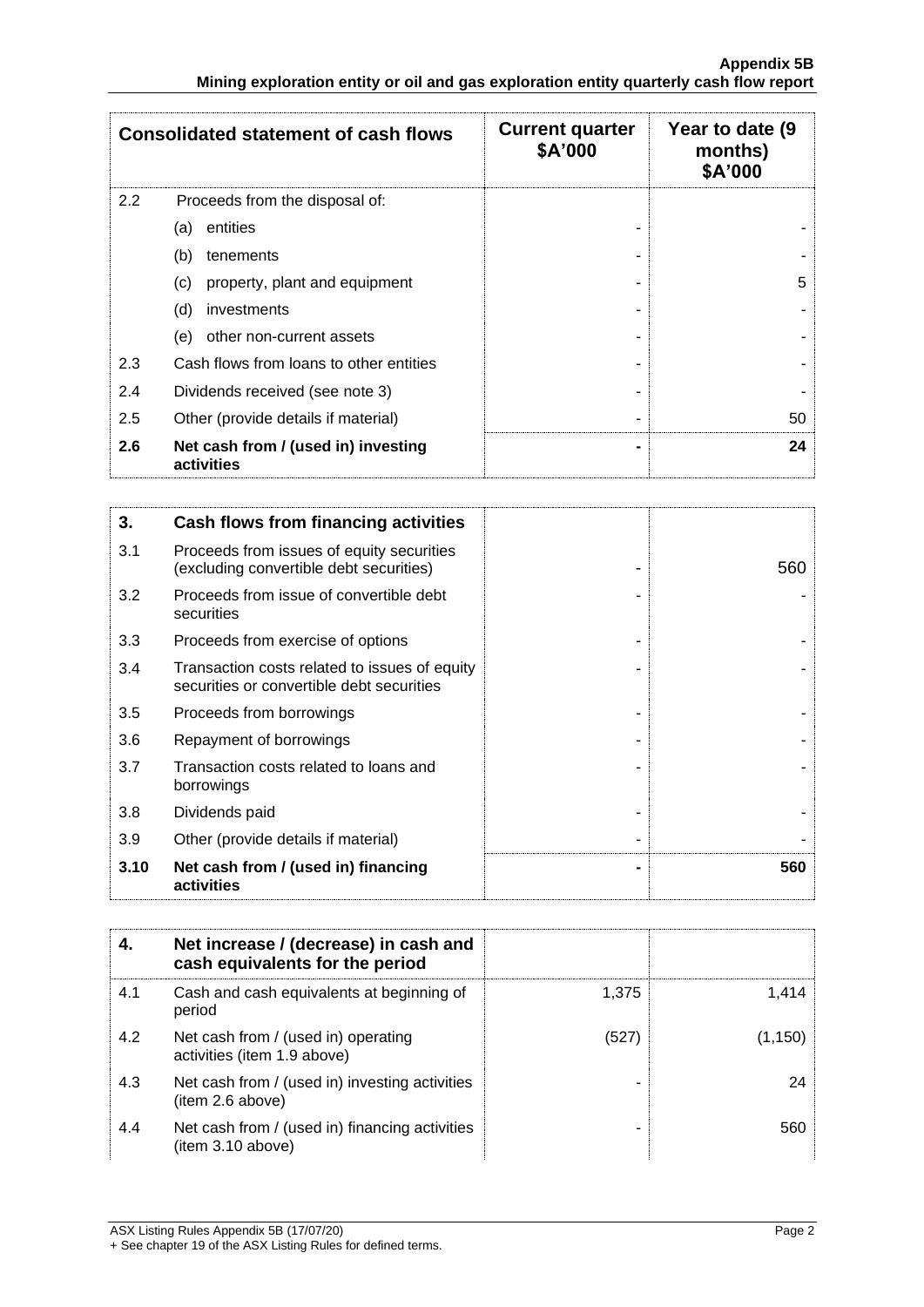|     | Consolidated statement of cash flows                 | <b>Current quarter</b><br>\$A'000 | Year to date (9<br>months)<br>\$A'000 |
|-----|------------------------------------------------------|-----------------------------------|---------------------------------------|
| 4.5 | Effect of movement in exchange rates on<br>cash held |                                   |                                       |
| 4.6 | Cash and cash equivalents at end of<br>period        | 848                               | 848                                   |

| 5.  | Reconciliation of cash and cash<br>equivalents<br>at the end of the quarter (as shown in the<br>consolidated statement of cash flows) to the<br>related items in the accounts | <b>Current quarter</b><br>\$A'000 | <b>Previous quarter</b><br>\$A'000 |
|-----|-------------------------------------------------------------------------------------------------------------------------------------------------------------------------------|-----------------------------------|------------------------------------|
| 5.1 | <b>Bank balances</b>                                                                                                                                                          | 848                               | 1.375                              |
| 5.2 | Call deposits                                                                                                                                                                 |                                   |                                    |
| 5.3 | <b>Bank overdrafts</b>                                                                                                                                                        |                                   |                                    |
| 5.4 | Other (provide details)                                                                                                                                                       | -                                 |                                    |
| 5.5 | Cash and cash equivalents at end of<br>quarter (should equal item 4.6 above)                                                                                                  | 848                               | 1.375                              |

| 6.                                                                                                                                                          | Payments to related parties of the entity and their<br>associates                          | <b>Current quarter</b><br><b>\$A'000</b> |
|-------------------------------------------------------------------------------------------------------------------------------------------------------------|--------------------------------------------------------------------------------------------|------------------------------------------|
| 6.1                                                                                                                                                         | Aggregate amount of payments to related parties and their<br>associates included in item 1 |                                          |
| 6.2                                                                                                                                                         | Aggregate amount of payments to related parties and their<br>associates included in item 2 |                                          |
| Note: if any amounts are shown in items 6.1 or 6.2, your quarterly activity report must include a description of, and an<br>explanation for, such payments. |                                                                                            |                                          |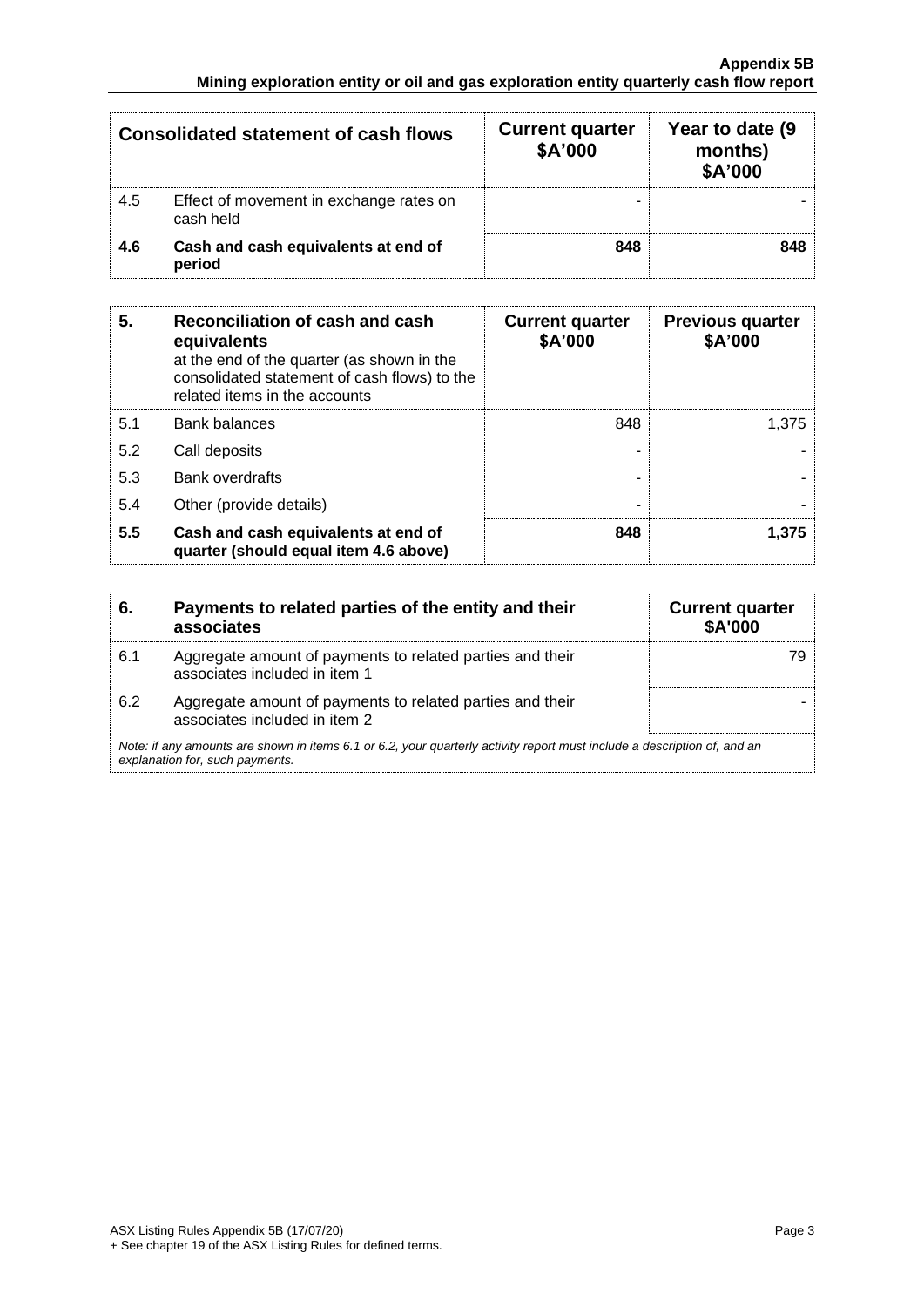| 7.  | <b>Financing facilities</b><br>Note: the term "facility' includes all forms of financing<br>arrangements available to the entity.<br>Add notes as necessary for an understanding of the<br>sources of finance available to the entity.                                                                                                               | <b>Total facility</b><br>amount at quarter<br>end<br>\$A'000 | Amount drawn at<br>quarter end<br>\$A'000 |
|-----|------------------------------------------------------------------------------------------------------------------------------------------------------------------------------------------------------------------------------------------------------------------------------------------------------------------------------------------------------|--------------------------------------------------------------|-------------------------------------------|
| 7.1 | Loan facilities                                                                                                                                                                                                                                                                                                                                      |                                                              |                                           |
| 7.2 | Credit standby arrangements                                                                                                                                                                                                                                                                                                                          |                                                              |                                           |
| 7.3 | Other (please specify)                                                                                                                                                                                                                                                                                                                               |                                                              |                                           |
| 7.4 | <b>Total financing facilities</b>                                                                                                                                                                                                                                                                                                                    |                                                              |                                           |
| 7.5 | Unused financing facilities available at quarter end                                                                                                                                                                                                                                                                                                 |                                                              |                                           |
| 7.6 | Include in the box below a description of each facility above, including the lender, interest<br>rate, maturity date and whether it is secured or unsecured. If any additional financing<br>facilities have been entered into or are proposed to be entered into after quarter end,<br>include a note providing details of those facilities as well. |                                                              |                                           |
|     |                                                                                                                                                                                                                                                                                                                                                      |                                                              |                                           |

| 8.                                                                                                                                                                                                                                  | Estimated cash available for future operating activities                                                                                                                                                                        | \$A'000 |
|-------------------------------------------------------------------------------------------------------------------------------------------------------------------------------------------------------------------------------------|---------------------------------------------------------------------------------------------------------------------------------------------------------------------------------------------------------------------------------|---------|
| 8.1                                                                                                                                                                                                                                 | Net cash from / (used in) operating activities (item 1.9)                                                                                                                                                                       | (527)   |
| 8.2                                                                                                                                                                                                                                 | (Payments for exploration & evaluation classified as investing<br>activities) (item 2.1(d))                                                                                                                                     |         |
| 8.3                                                                                                                                                                                                                                 | Total relevant outgoings (item $8.1$ + item $8.2$ )                                                                                                                                                                             | (527)   |
| 8.4                                                                                                                                                                                                                                 | Cash and cash equivalents at quarter end (item 4.6)                                                                                                                                                                             | 848     |
| 8.5                                                                                                                                                                                                                                 | Unused finance facilities available at quarter end (item 7.5)                                                                                                                                                                   |         |
| 8.6                                                                                                                                                                                                                                 | Total available funding (item $8.4 +$ item $8.5$ )                                                                                                                                                                              | 848     |
| 8.7                                                                                                                                                                                                                                 | Estimated quarters of funding available (item 8.6 divided by<br>item $8.3$ )                                                                                                                                                    | 1.61    |
| Note: if the entity has reported positive relevant outgoings (ie a net cash inflow) in item 8.3, answer item 8.7 as "N/A".<br>Otherwise, a figure for the estimated quarters of funding available must be included in item 8.7.     |                                                                                                                                                                                                                                 |         |
| 8.8                                                                                                                                                                                                                                 | If item 8.7 is less than 2 quarters, please provide answers to the following questions:                                                                                                                                         |         |
| 8.8.1<br>Does the entity expect that it will continue to have the current level of net operating<br>cash flows for the time being and, if not, why not?                                                                             |                                                                                                                                                                                                                                 |         |
| Answer: Yes, the Company carried drilling programs during the previous quarters with<br>further exploration work to be carried out doing the current quarter with drilling<br>expenditure being reduced during the current quarter. |                                                                                                                                                                                                                                 |         |
|                                                                                                                                                                                                                                     | 8.8.2<br>Has the entity taken any steps, or does it propose to take any steps, to raise further<br>cash to fund its operations and, if so, what are those steps and how likely does it<br>believe that they will be successful? |         |
|                                                                                                                                                                                                                                     | Answer: The Company always monitors its cash position and it expects funding will be<br>forthcoming should it be required.                                                                                                      |         |
|                                                                                                                                                                                                                                     |                                                                                                                                                                                                                                 |         |